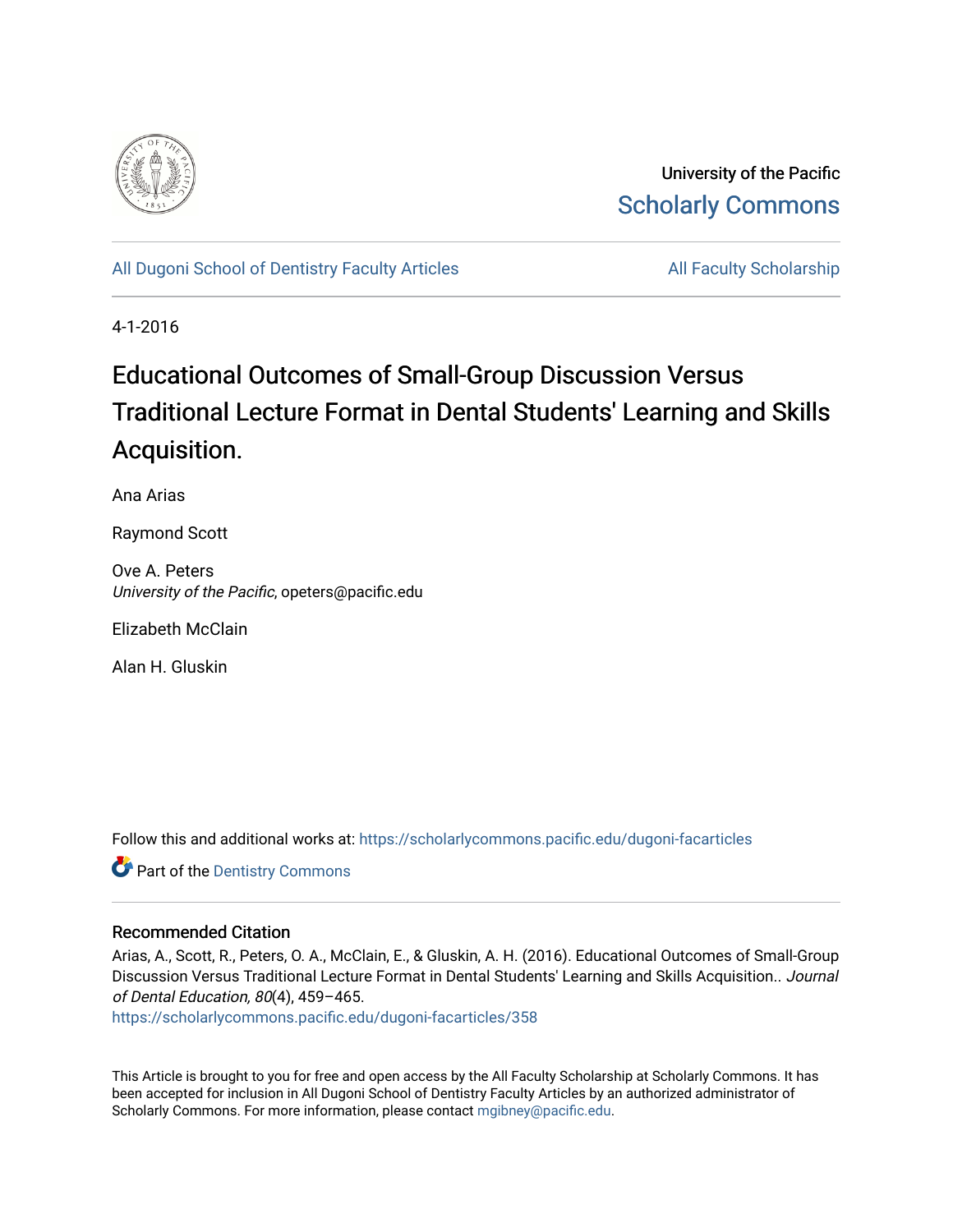# **Educational Outcomes of Small-Group Discussion Versus Traditional Lecture Format in Dental Students' Learning and Skills Acquisition**

### **Ana Arias, PhD; Raymond Scott, DDS; Ove A. Peters, PhD; Elizabeth McClain, PhD; Alan H. Gluskin, DDS**

*Abstract:* The aim of this prospective quantitative study was to compare the effect of different instructional formats on dental students' skills and knowledge acquisition for access cavity preparation. All first-year dental students were invited to participate in this study conducted during the four consecutive two-week endodontic rotation courses at the University of the Pacific Arthur A. Dugoni School of Dentistry in spring semester 2015. Four alphabetically distributed intact groups of students were randomly allocated to two groups (n=70 each) that participated in either small-group discussion or a traditional lecture on access preparation. The first outcome measure was skill acquisition, measured by the quality of access cavities prepared in extracted teeth at the conclusion of the session. Two blinded raters scored direct observations on a continuous scale. Knowledge, the second outcome measure, was scored with a multiple-choice and open-ended question test at the end of each two-week session. Data were obtained for 134 of the 140 students, for a 96% response rate. The results showed that students in the small-group discussion groups scored significantly higher than those in the lecture groups when skill performance was tested ( $p=8.9 \times 10^{-7}$ ). However, no significant differences were found in the acquisition of knowledge between the two groups on the written test. Active student participation was significantly related to improved manual skill acquisition, but the format of the session does not seem to have had a direct influence on acquired knowledge.

Dr. Arias is Professor, Department of Conservative Dentistry, School of Dentistry, Complutense University, Madrid, Spain; Dr. Scott is Associate Professor, Department of Endodontics, Arthur A. Dugoni School of Dentistry, University of the Pacific; Dr. Peters is Co-Chair, Department of Endodontics, Arthur A. Dugoni School of Dentistry, University of the Pacific; Dr. McClain is Associate Dean of Academic Affairs and Associate Professor, Medical Education Department, College of Osteopathic Medicine, William Carey University; and Dr. Gluskin is Co-Chair, Department of Endodontics, Arthur A. Dugoni School of Dentistry, University of the Pacific. Direct correspondence to Dr. Ana Arias, Arthur A. Dugoni School of Dentistry, University of the Pacific, 155 Fifth Street, San Francisco, CA 94103; 415-926-2023; aa@ana-arias.com.

*Keywords:* dental education, educational methodology, preclinical skills, small-group format, endodontics

*Submitted for publication 7/10/15; accepted 10/1/15*

Traditional pedagogy is based on large lecture classes as the method to transmit information from teacher to student.<sup>1</sup> This approach assumes that the lecture format allows for presentation of the largest amount of information in the shortest period of time with the most efficient use of faculty time. Though delivery of a single lecture to a large group of students is cost-effective, this pedagogical method is often ineffective because students' attention in passive listening settings is difficult to maintain for durations longer than ten minutes.<sup>2</sup>

Educators have recommended new teaching formats based on a small-group structure. These formats offer the opportunity for active student participation and make students partners in the educational process. Incorporating these educational approaches may encourage the development of student learning characteristics, such as critical thinking, self-

directed learning, and problem-solving by fostering interdependent learning as opposed to independent learning.<sup>1</sup> Unfortunately, a recent systematic review reported the body of evidence available to guide medical educators on how to teach to students is small, albeit of good quality.<sup>3</sup> Teaching and learning are very complex phenomena. However, educational planning must take into consideration students' preferences and diversity of learning styles along with such practical factors as number of students, human resources available, and material resources of the institution. Educational methods in health care professions must also emphasize learning skills and competence rather than judging them on the provision of information alone.<sup>1</sup>

One study reported that students preferred to work in teams.<sup>4</sup> In fact, when compared to traditional lectures, small-group discussion methods have been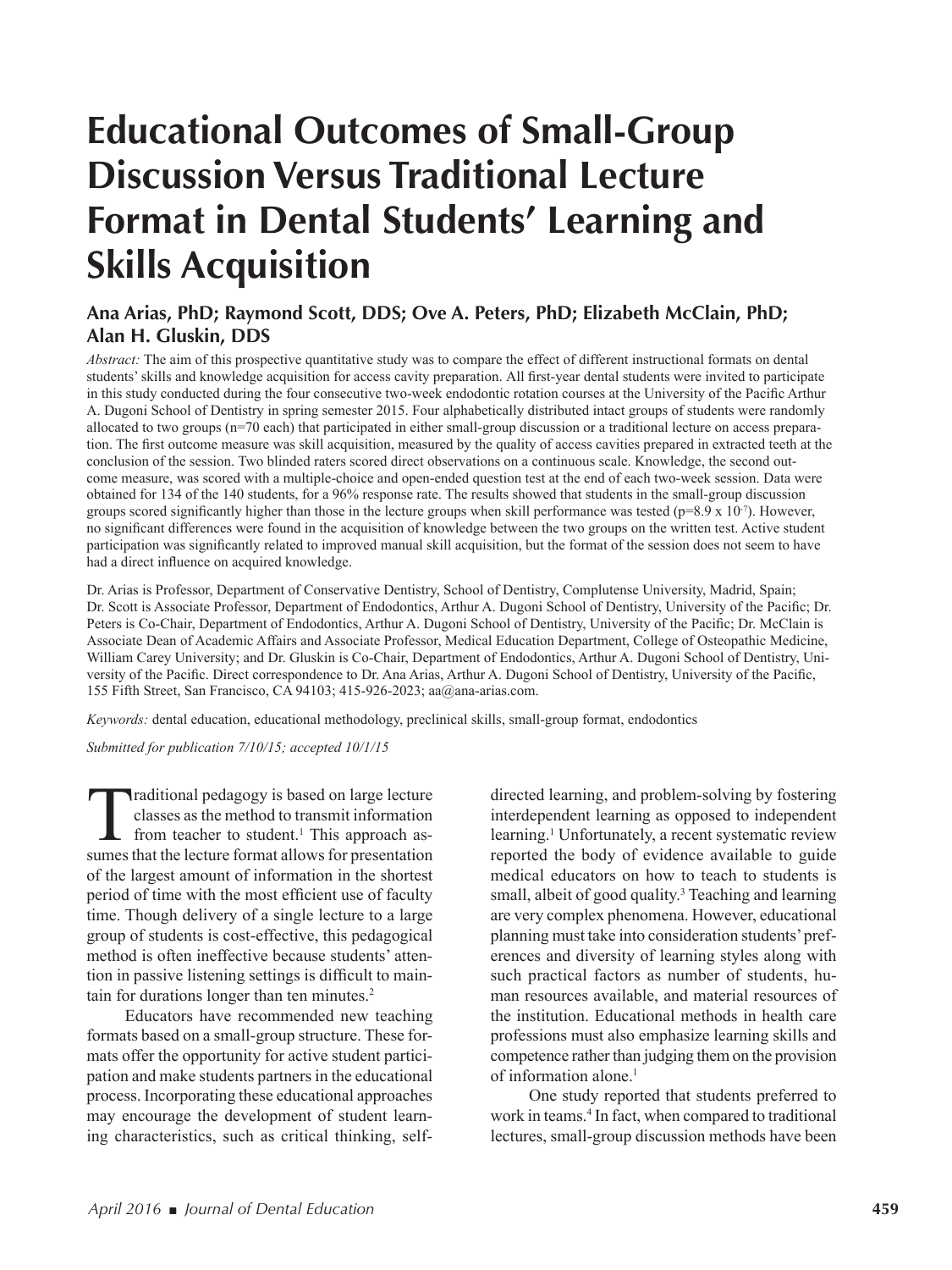found to promote communication, problem-solving, and interpersonal skills,<sup>4</sup> prepare students for teamwork,<sup>5</sup> provide more time for change of thought and deeper understanding of problems,<sup>6</sup> and create a more motivational environment.7 Another study found a higher level of enjoyment and sense of educational stimulation<sup>8</sup> and engagement with the content. However, greater educational value was perceived in lecture formats in a randomized controlled study.<sup>9</sup> Netterstrøm et al. found that some students preferred listening to teachers who knew the material and did not think it possible for them to take responsibility for their learning.10 According to Jackson et al., other challenges when students worked in small groups included the influence of cultural or motivational differences, personality of participants, and logistical issues<sup>11</sup>

When instructors have been interviewed about their impressions after using collaborative learning approaches, the studies identified positive aspects. These included a sense of camaraderie and cohesiveness in the classroom, as well as a greater opportunity for instructors to interact with individual students.<sup>12</sup> Another study found that teachers were surprised when some students reported negative attitudes to a collaborative learning environment and had to change the teaching style back to more traditional approaches.10

However, the evidence is mixed linking specific teaching techniques to improved knowledge outcomes and skill acquisition. When students in de Villiers et al.'s study reflected on their impressions of small-group learning, they reported a feeling of improvement in both knowledge and clinical skills.<sup>6</sup> Likewise, Bahar-Özvaris et al. found students in small-group teaching formats gained more knowledge between pre- and posttests than students in a control group,<sup>13</sup> and Ferreri and O'Connor reported small-group students' improvement as measured by grades at the end of the year.4 By contrast, Fischer et al. and Haidet et al. reported no improvement in students' test scores after a change in the delivery format of the class.<sup>8,9</sup>

As a result, there is a lack of consensus on the benefits of small-group methods for knowledge outcomes. At the same time, educators in the health care professions are challenged to introduce effective and efficient educational methods to increase students' acquisition of the requisite knowledge and skills. These factors and the demands on faculty time point to the need for additional data on the impact of new teaching formats compared to traditional methods.

The aim of this prospective quantitative study was to compare the effect of two instructional formats (small-group discussion and traditional lecture) on first-year dental students' knowledge and skills in pulpal access cavity preparation for endodontic therapy.

# **Materials and Methods**

After the Institutional Review Boards of the University of the Pacific (IRB proposal #15-71) and the University of New England (IRB022015-012) determined the study to be exempt, first-year DDS students at the University of the Pacific Arthur A. Dugoni School of Dentistry were given information about the study, invited to participate, and asked to sign an informed consent. All 140 first-year students (Class of 2017) were invited to participate in this prospective quasi-experimental study. At the beginning of the 2014 academic year, students were equally distributed into four groups using non-random, alphabetical categorization for all preclinical instruction. The four groups of 35 students each were then randomly allocated to one of two formats: traditional lecture or small-group discussion (n=70 in each).

The study was conducted in the four consecutive two-week endodontic rotation courses. The twoweek course was given to each group in succession over eight weeks. This course traditionally consisted of standard lectures followed by hands-on exercises. Knowledge and skills necessary to accomplish a correct access cavity preparation for endodontic therapy are different than for the rest of the endodontic procedure and can be assessed independently.14 As this topic is taught in the third educational session of the two-week rotation, it was selected as appropriate for the study.

The traditional lecture format was used for the control group. In the experimental group, the lecture was replaced by a small-group discussion. A randomized, two-group research design was used to test the effectiveness of these instructional formats on skills and knowledge acquisition for access cavity preparation. The independent variables were the two teaching formats. The dependent variables were skills and knowledge acquisition for access cavity preparation.

In the control group, a single instructor delivered a 90-minute traditional lecture on access cavity preparation for various groups of teeth; the lecture also incorporated videos showing the procedure. For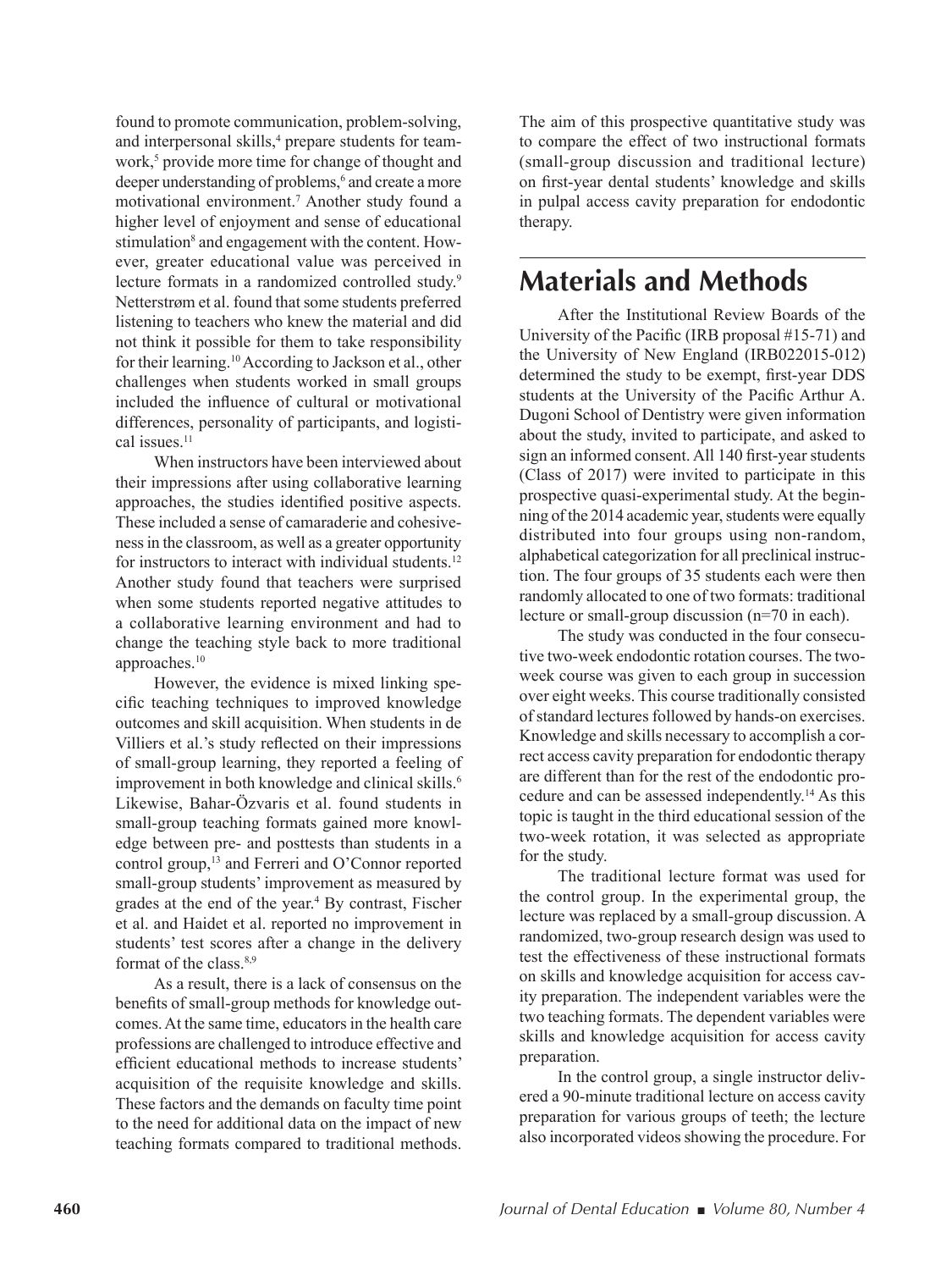the experimental group, the 35 students in each block were distributed into three working groups with 11 to 12 students in each group (Figure 1). Each group had a 90-minute session with a facilitator. The three groups in each rotation had the sessions at the same scheduled time. Three facilitators were used to maintain the pace of the block. The single instructor in the control group was also one of the facilitators. A calibration method was used to ensure comparable teaching experiences of all facilitators. Prior to the session, the three facilitators were provided with evidence-based guidelines on small-group facilitation.

The facilitation session was divided into two components with each lasting 45 minutes for total session duration of 90 minutes. During the first 45 minutes of the facilitation session, students were randomly distributed into subgroups of two or three students each, and a tooth type (incisors, premolars, maxillary molars, or mandibular molars) was randomly assigned to each. The departmental endodontic manual, laptops with Internet connectivity, and textbooks were available as resources for all participants. A flash-drive given to each subgroup at the beginning of the session contained images of the corresponding tooth type, two articles, and a PDF of a textbook chapter on access openings. Each subgroup

also received a script explaining all the steps of the session (Table 1). Each subgroup was asked to discuss the relationship between the internal pulpal and external tooth anatomy, the ideal access outline form, frequent mishaps, and special considerations during access preparation for the assigned tooth. Students were asked to find an interesting video from the online sources that showed the correct access cavity preparation for the assigned tooth. They were told to modify the PowerPoint templates if required to further the understanding of their classmates. During the second part of the session, students in each subgroup taught the other three student subgroups what knowledge they had acquired during the first part of the session for their group´s assigned tooth. All the students were required to actively participate during the second 45-minute portion of the session.

All student performance data remained confidential during the collection period. Data were kept in a secure database in a password-protected computer. Once all data were collected, individual student identification information including name and student ID was replaced with a numeric code in order to ensure confidentiality of all study participants.

Data were collected to assess acquisition of knowledge and skills. For knowledge, at the end of



**Figure 1. Design of the control and experimental groups and content of sessions**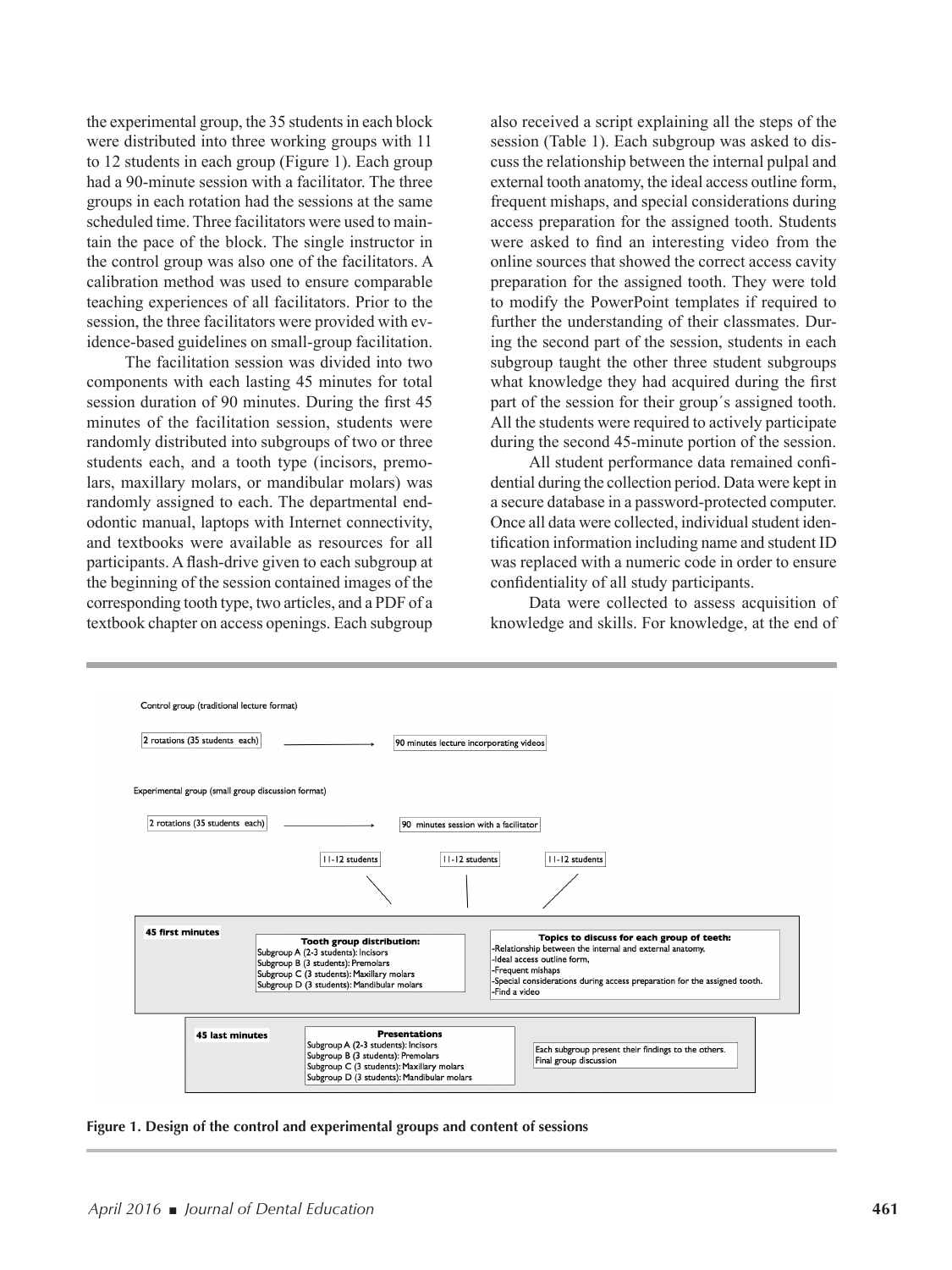#### **Table 1. Script used with students in the facilitation session**

Script

You must discuss in your subgroup and then present to the other subgroups the following information for the tooth types you were assigned:

- A. Relationship between the pulp chamber and root canal system with the coronal and lateral external surfaces. Expected number and location of the root canals.
- B. Ideal access outline form.
- C. Special considerations for the type of teeth (example: long access of the root, angulation of the bur, unroofing of the pulp chamber, angulation of crown versus root).
- D. Frequent mishaps and errors for the selected type of teeth.
- E. Find an interesting video on the Internet for one of the tooth types assigned.

On the flash-drive given to your subgroup, there is a presentation with images that you can use to explain concepts to the other groups. You can also show them the video that you found. The presentation should not take more than 10 minutes.

The first 45 minutes of the session will be used for discussion among the members of your subgroup and preparation of the material you will present to the other subgroups. In the second part of the session (last 45 minutes), each subgroup will present its findings.

each rotation, students completed a test consisting of multiple-choice and short open-ended questions on access cavity preparations. A rater blindly scored all the written tests. For skills, at the conclusion of the learning session, students were asked to perform access cavity preparations in all the tooth types in extracted teeth. Two expert raters, through direct observation, evaluated the performance of each preparation with a grading rubric (Table 2). To prevent any undue bias, raters were blinded from each other and to both the student and the intervention group. Three parameters were scored: outline form, outline preparation, and final access. The average score of the three parameters was calculated for each tooth. Average scores of the four teeth were also calculated.

SPSS-22 (IBM Corp., Armonk, NY, USA) was used for statistical analysis. Results are reported in aggregate form to maintain confidentiality. Descriptive data investigating frequency for gender per group were calculated. Interrater reliability of average performance scores was calculated with an interclass correlation coefficient for both consistency and absolute agreement.

Data for students' average ratings of their performance in the access cavity preparations were found to be compatible with a normal distribution, and standard deviation of subgroups were similar; thus, the data were analyzed with Student's t-test. Data for Student's t-test scores in the multiple-choice examination violated the assumption of normal distribution and were analyzed with a Mann-Whitney U test. Scores of students in the three facilitation groups were compared with a Kruskal-Wallis test.

### **Results**

Data were obtained for 134 (96%) of the 140 students who signed the informed consent and voluntarily agreed to participate in the study. Six students did not deliver the informed consent and were excluded. Of the participating students, 68 (51.3% females and 48.7% males) were taught in the lecture group (control group), while 66 (46.8% females and 53.2% males) participated in the small-group discussions (experimental group).

Interrater reliability was high for both consistency (ICC=0.854; 95% confidence interval (CI)  $0.801 - 0.894$ ) and absolute agreement (ICC= $0.852$ ; 95% CI 0.798-0.887). No statistical differences were found in the acquisition of knowledge  $(p=0.25)$ between the control group (mean score= $4.30\pm1.2$ )

|  |  |  |  |  |  |  | Table 2. Grading rubric for access cavity preparation assessment |
|--|--|--|--|--|--|--|------------------------------------------------------------------|
|--|--|--|--|--|--|--|------------------------------------------------------------------|

|                     | Poor $(4-5)$               | Fair $(6-7)$                        | Excellent $(8-10)$            |
|---------------------|----------------------------|-------------------------------------|-------------------------------|
| Outline form        | Outline poorly executed    | Minor outline errors                | Correct outline cut in dentin |
| Outline preparation | Excessive structure cut    | Chamber penetration off axis        | Chamber opened on long axis   |
| Access accomplished | Access poorly accomplished | Slight irregularities in the access | Straight line access complete |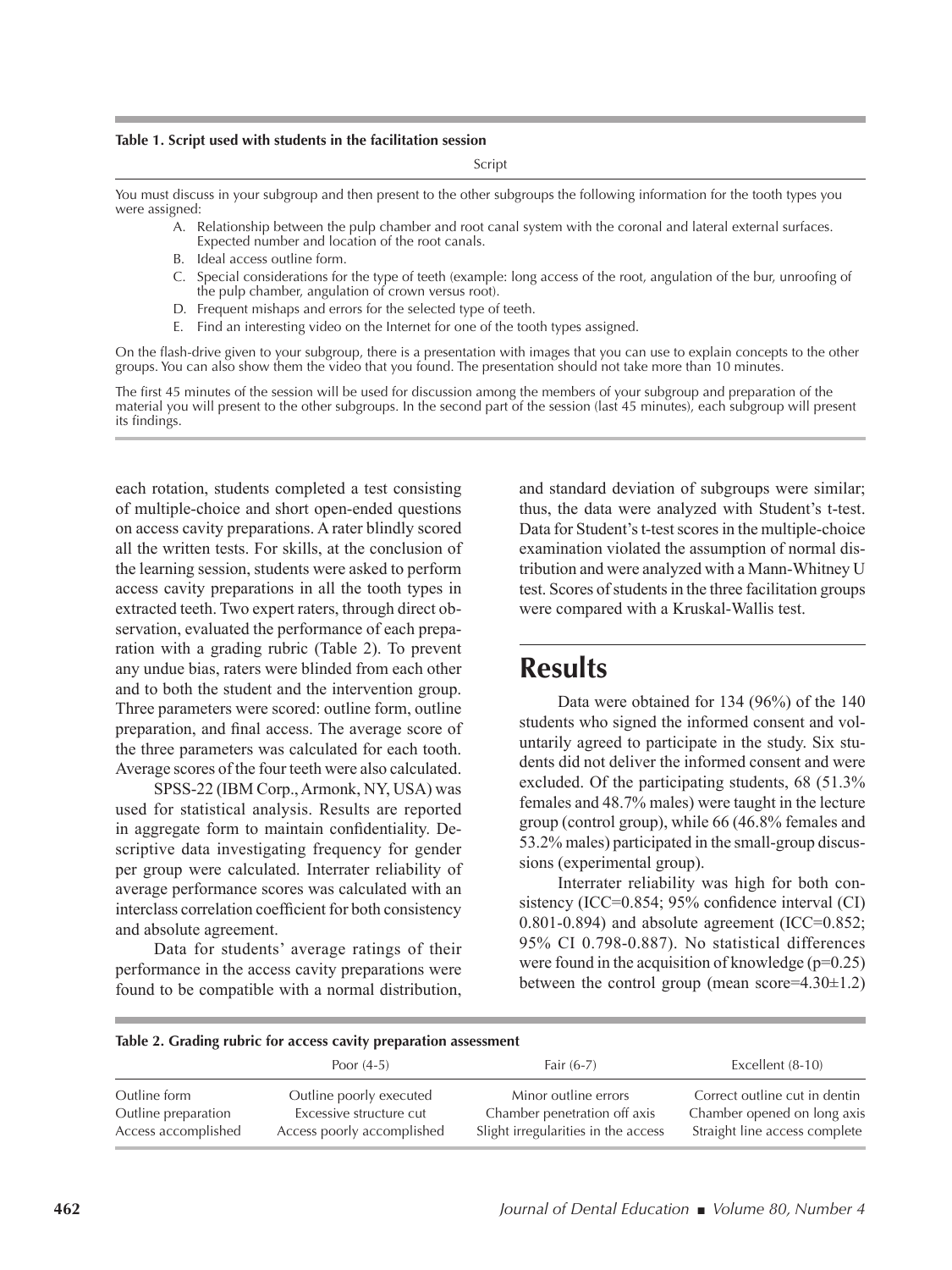and experimental group (mean score=4.49±1.11). However, students in the experimental group scored significantly higher (mean score= $7.29 \pm 1.03$ ) than those in the lecture group (mean score= $6.24 \pm 1.30$ ) when skill performance was tested ( $p=8.9 \times 10^{-7}$ ). No significant differences were found among the scores of students in the three experimental groups.

# **Discussion**

This study compared quantitative information on both cognitive and psychomotor outcomes for a cohort of first-year dental students randomly divided into small-group discussion and lecture format sessions. This comparison of knowledge acquisition and skills provides insight into the role of different teaching methods in students' preclinical performance. All students were invited to participate in the study, but they had no choice over the specific method of instruction they would receive. If a student declined to participate, data were not included. At the same time, attendance in the traditional lecture was offered to those students assigned to the small-group discussion format if either the student or instructor identified a concern with a cognitive or skills deficit. Neither the students nor the instructors requested or identified the need for a further traditional lecture session during the course of the study.

Small-group discussion formats are intended to foster independent thinking and problem-solving skills. Prior research has demonstrated greater satisfaction levels when students participated actively in the learning process.<sup>4-8</sup> However, there is no consensus on the advantages in cognitive outcomes; and in some of those studies, students' group assignment was made on a voluntary basis so the outcomes may have been biased by students' preferences. In our study, intact groups were randomly allocated to either a small-group discussion or a traditional lecture session, which avoided this potential bias. A control group with the classic delivery method was used to allow the deep analysis of the effect of small-group peer learning in the integration of knowledge on preclinical performance outcomes.

Jacques described a variety of methods for successful small-group facilitation sessions.<sup>15</sup> In our study, we followed guidelines for successful implementation of small-group discussions $16,17$  and gave the facilitators specific instructions on smallgroup facilitation prior to the study. The translation of Dale's Cone of Experience<sup>18</sup> to the National Learning

Laboratories' Pyramid of Learning is controversial. The Pyramid of Learning cites up to a 90% average retention rate when teaching others and 50% in group discussion compared to the 5%, 10%, and 20%, respectively, for the passive teaching methods of lecture, audiovisual, and demonstration.19,20 Our research team decided that the best small-group discussion method to foster active learning would be a participatory teaching method that included both group discussion and active peer teaching. In a recent review, Masters states that although there is no agreement on the percentages of learning retention reported in the Pyramid of Learning, there is still a general pattern.<sup>21</sup>

A special effort was made to design reliable and valid measures for a fair comparison of both knowledge and skills acquisition between the two teaching methods. This was important regarding students' learning strategies since outcomes are influenced not only by instructional design but also by methods of assessment. For cognitive outcomes, a test containing a representative sample of items to test important information with the appropriate level of difficulty was designed. Care was taken to avoid construct-irrelevant easiness and constructirrelevant difficulty.<sup>22</sup> Items were obtained from a well-respected textbook in endodontics<sup>14</sup> and edited by three content experts using principles of effective question writing. For assessing skills, the major concern was interrater reliability and consistency. It was decided that two raters would code the access cavity preparation independently using the same grading rubric used in the Department of Endodontics to grade access cavity preparations performed by senior students on patients. The grading rubric addressed all the critical aspects related to access cavity preparation for root canal therapy. In addition, both raters had been trained in use of this grading rubric and had used it extensively in the clinic over the last two years. As a result the interrater reliability was high for both consistency and absolute agreement in this study. To further avoid bias, each assessment was assigned a random number, and both raters were blinded to both the student and the learning intervention.<sup>23,24</sup>

In this study, the format of the session seemed not to have a direct influence on the acquired knowledge at the end of the rotation; however, active student participation was significantly related to a higher skill acquisition. An improvement in preclinical endodontic skills has been previously reported when blended learning (online lectures and videos) was compared with traditional lecture formats, and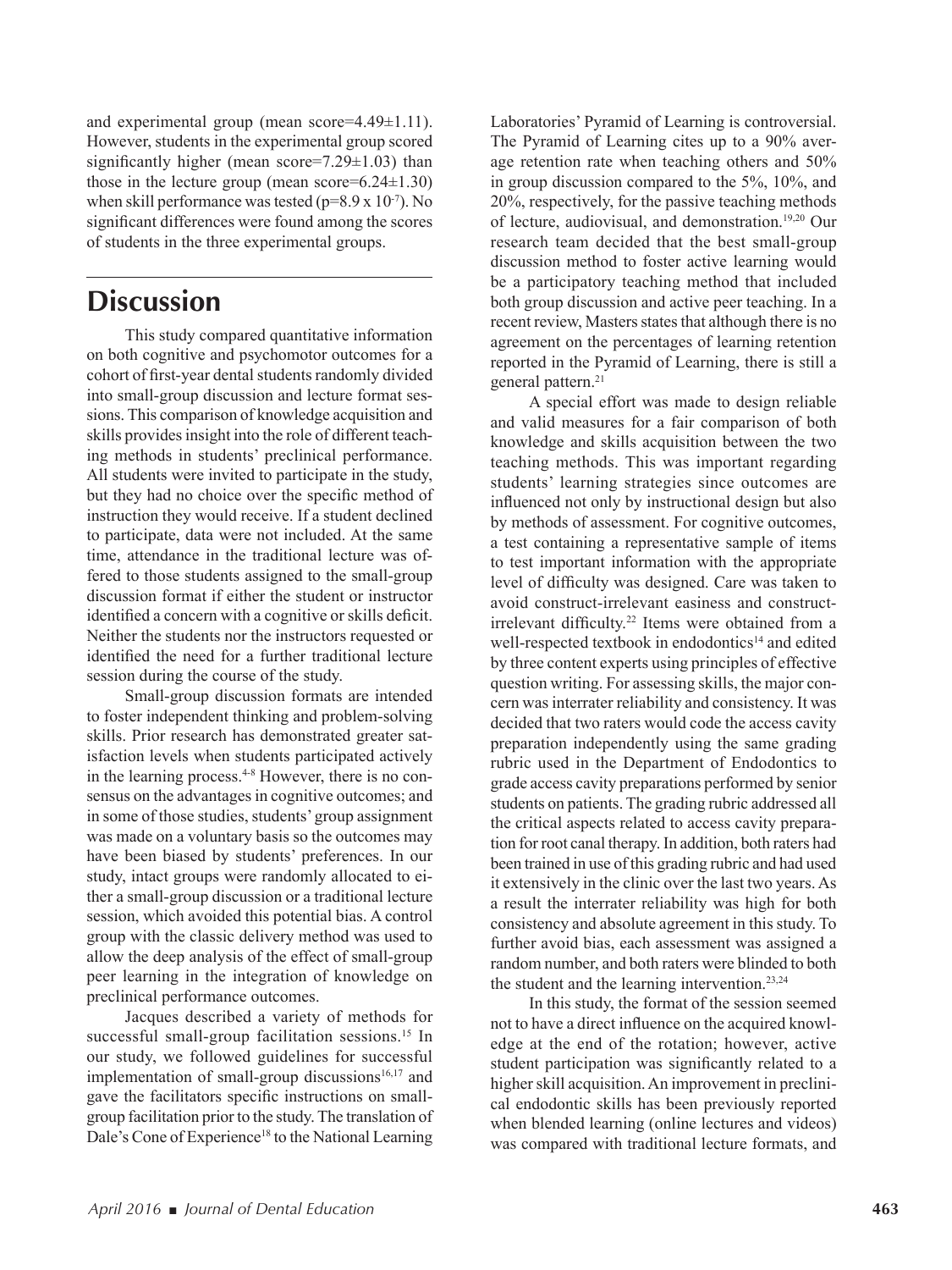no differences were observed in knowledge tests between the two groups.<sup>25</sup>

The significantly better performance in preclinical skills we found supports the use of small-group discussion methods in dental education. The goal of this study was not to collect students' impressions, but students in the experimental group enjoyed their active participation and thanked the facilitators for the change in the delivery format. Positive feedback was also received from the three facilitators. They reported great satisfaction after realizing that the students were more capable, knowledgeable, and insightful than they had expected. The most noticeable reaction occurred after the first experimental session. The facilitator (who was also the instructor in the lecture format and had being delivering that lecture for the last 20 years) reported that this new pedagogy was a highly rewarding and stimulating teaching experience. Other facilitators agreed that the experience was rewarding and that the students left well informed on the subject covered.

The only controversial aspect for the facilitators was the use of online resources. In spite of having textbooks physically present in the room, most students used only their laptops for research. While one of the facilitators reported his satisfaction with the great deal of information on the Internet applicable to the subject covered, another expressed his concern about first-year students' inability to critically assess what is published online and the influence this interaction may have on their knowledge acquisition. Considering a lack of control over the information available online, this concern alerts all educators to the need for curricula designed to foster critical thinking and provide sufficient understanding for the critical evaluation of research and publications found on the Internet and its integration for evidence-based practices.26-28 This is especially important in dental education during the early years because students are highly vulnerable to the information found online at a time when they are establishing their foundational knowledge base.

One limitation in this study is that it included only a particular step in a root canal treatment in an attempt to isolate the effect of the teaching methods. Further research is needed to determine if other small-group discussion formats may benefit dental students' skill acquisition. It would also be interesting to follow both groups of students during their clinical years to observe if they show any difference in skills when performing access cavity preparations with patients.

# **Conclusion**

Within the limitations of this study, the studentdirected teaching format with a faculty facilitator did not have a direct influence on didactic knowledge acquisition for these first-year dental students. However, the format was significantly related to a higher skill acquisition. Considering the implications of dental training with patient care, these findings are relevant for health care professions in which educational methods should emphasize active learning skills and competence rather than the development of didactic knowledge alone.

### **Acknowledgments**

This study was conducted, in part, to fulfill Dr. Arias's Master's of Science in Medical Education Leadership requirements at the University of New England. The authors wish to thank Meixun (Sinky) Zheng, PhD, for providing the evidence-based guidelines for small-group facilitation.

### **Disclosure**

The authors declared they have no conflicts of interest.

### **REFERENCES**

- 1. Plasschaert AJM, Manogue M, Lindh C, et al. Curriculum content, structure, and ECTS for European dental schools. Part II: methods of learning and teaching, assessment procedures, and performance criteria. Eur J Dent Educ 2007;11(3):125-36.
- 2. Davis BG. Tools for teaching. New York: John Wiley & Sons, 2009.
- 3. Ilic D, Maloney S. Methods of teaching medical trainees evidence-based medicine: a systematic review. Med Educ 2014;48(2):124-35.
- 4. Ferreri SP, O'Connor SK. Redesign of a large lecture course into a small-group learning course. Am J Pharm Educ 2013;77(1):13.
- 5. Pigeon Y. Medical student learning groups. Acad Med 2001;76(5):503.
- 6. de Villiers M, Bresick G, Mash B. The value of smallgroup learning: an evaluation of an innovative CPD program for primary care medical practitioners. Med Educ 2003;37(9):815-21.
- 7. Willis SC, Jones A, Bundy C, et al. Small-group work and assessment in a PBL curriculum: a qualitative and quantitative evaluation of student perceptions of the process of working in small groups and its assessment. Med Teach 2002;24(5):495-501.
- 8. Fischer RL, Jacobs SL, Herbert WNP. Small-group discussion versus lecture format for third-year students in obstetrics and gynecology. Obstet Gynecol 2004;104(2):349-53.